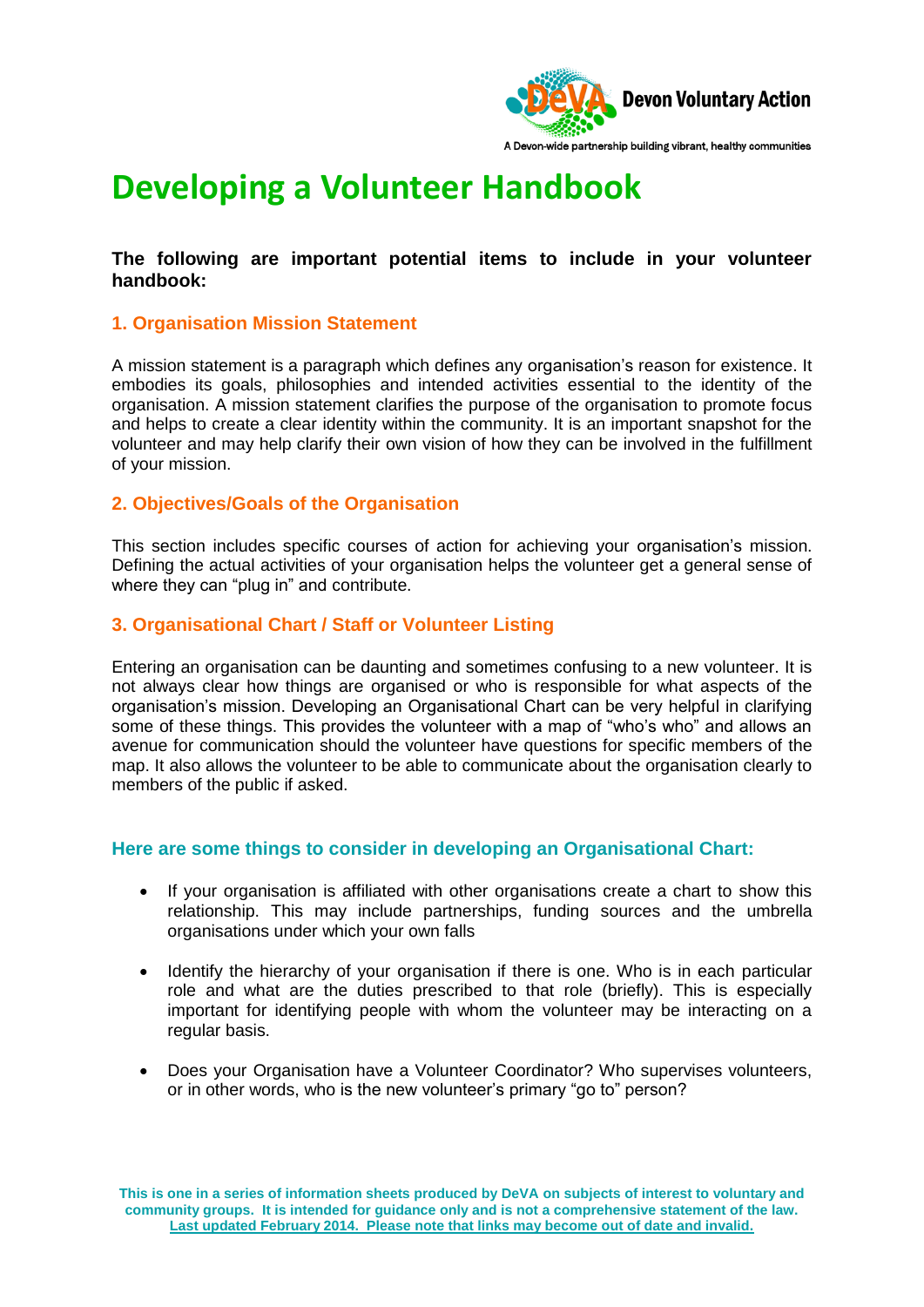

A Devon-wide partnership building vibrant, healthy communities

## **4. Role Descriptions**

A role description is an essential part of a satisfying volunteer experience. It is a means for both you and your volunteer to understand the volunteer's role in achieving your organisation's vision and goals. People are better able to determine whether the role suits their needs and skills when a written description of their role is provided at the outset. They are also more likely to succeed in meeting your expectations when those are clearly articulated. While the role description is an essential tool in welcoming a new volunteer, it is best kept as a separate document from the orientation manual. That manual is a standard document that applies to every volunteer. Even the smallest of organisations is likely to need more than one volunteer role, but any one volunteer only requires the role description that applies to him/her. Regardless of how it is presented, no volunteer should be invited into an organisation without a written description of the role.

## **Sample: Role Description Template**

- Role Title (Should describe the role. Note that "Volunteer" does not describe a role)
- Responsible to: (name and position of the person that supervises this volunteer role
- Role importance: How does this role contribute to the well-being of clients and/or the success of this Organisation?
- Responsibilities: Provide details of expectations. These are the details upon which a performance evaluation should be based.
- Include expectations for participating in training.
- Detail any reporting requirements on client activities, tasks, time sheets.
- What are the minimum qualifications and credentials necessary to perform this role?
- Recommended Skills: Include previous work experience and personal qualities that will help ensure success in this role.
- Evaluation: Describe how and when performance is evaluated, and whether this is an opportunity for the volunteer to provide feedback on the role

## **5. Map/building plan**

Depending on the size of your organisation it may be necessary to provide each volunteer with a map of your building and surrounding area. Giving a personal tour is ideal to familiarize the volunteer and make them feel at home. Be sure to identify places where the volunteer will do their volunteering, where their supervisor may be or where they can take breaks.

## **6. Emergency Procedures**

Including emergency procedures can set the new volunteer's mind at ease, prevent injury and ease liability on your organisation. What is your organisation's protocol in the case of an emergency? Your floor plan can include locations of emergency exits and first aid kits. Your organisational chart can include contact people who would be in charge should an emergency situation occur.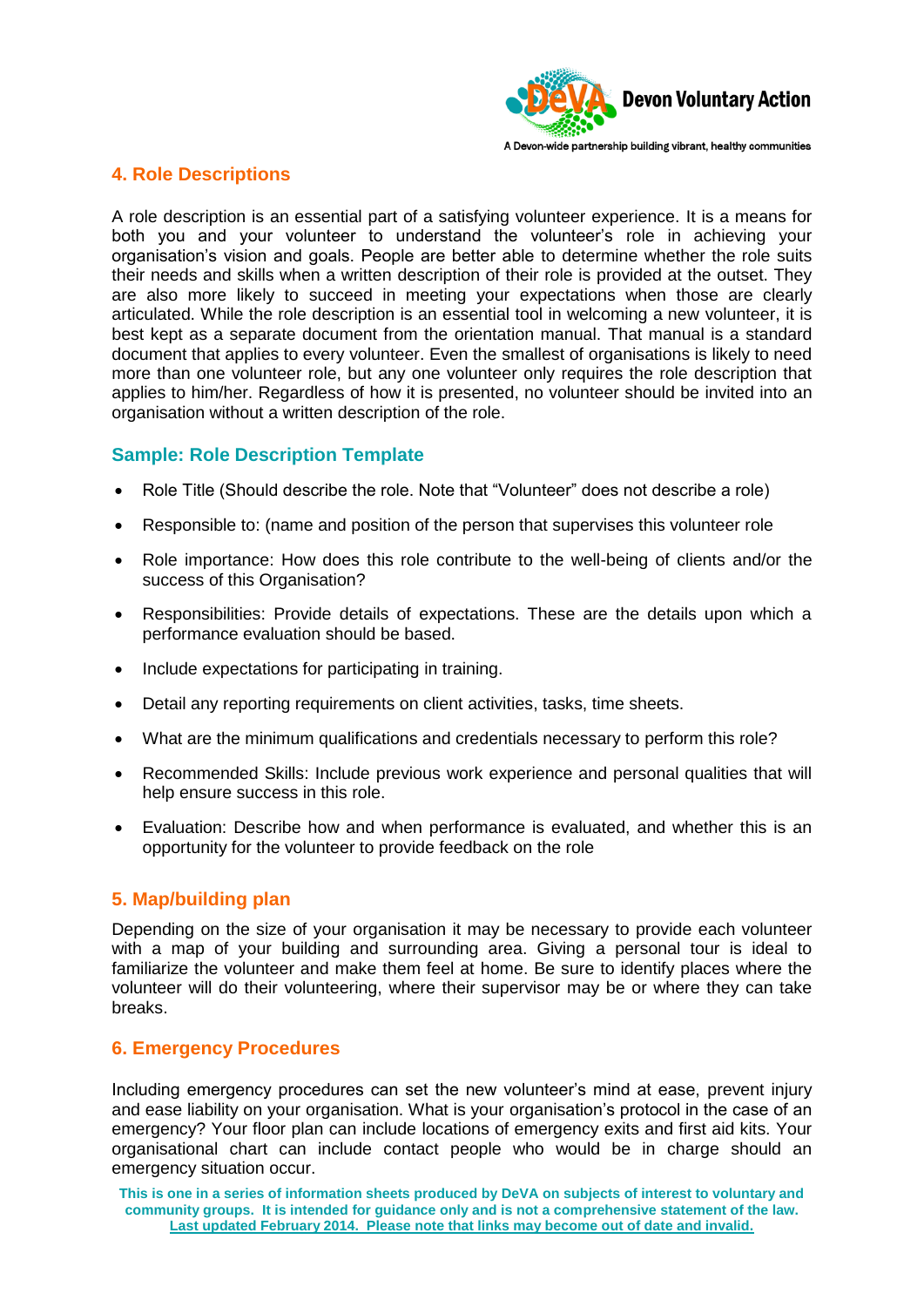

## **7. Hours of Operation**

Indicate here when your organisation is open to the public or when normal working hours are. Be clear as to whether this is the time during which volunteers will be required or if they will be performing their duties outside of normal business hours.

## **8. Using Vehicles**

Be clear about parking and vehicle details. In this portion of your handbook include a map of parking areas, whether or not volunteer vehicles need to be registered and how to do that and any role specific information regarding vehicles (for example if a volunteer is to drive a vehicle belonging to your organisation or if they will be using their own vehicle for their role, what are expectations around insurance, maintaining fuel levels, vehicle maintenance, etc.)

## **9. Confidentiality and Data Protection**

Many organisations ask that volunteers, who may interact with their clients, and have access to information, sign a confidentiality agreement as a legal bond to protecting the people with whom they work. It is also important for volunteers to understand the Data Protection Act and how you will keep their information safe and secure.

#### **10. Communications**

Does your organisation have a formalized way of communicating with your volunteers about the activities of the organisation? What does it look like? Some organisations offer monthly/quarterly newsletters that keep people up to speed on what's happening. Other groups hold meetings and informal gatherings to create networks and share information. Depending on the size of your operation it may be sufficient to simply schedule meetings for volunteers with their coordinators. Websites are often utilized now as a forum for posting news and even receiving emails from people interested or involved in your organisation.

#### **11. Dealing with Media**

Everyone in your organisation should know how to respond if approached by the media to give a statement about your organisation or their experience there. It is important to designate someone to deal with the media specifically and ensure that that all paid and volunteer staff know who this person is. This takes pressure off your staff, prevents any misinformation and allows for consistency in communications with the public.

#### **12. Paid Staff and Volunteer Relations**

If there are both paid and volunteer staff within your organisation, clarify the relationship between these two important groups to maximise potential for positive working relationships. Explain:

- Who is responsible for what work?
- Who is responsible for volunteer supervision, given that volunteers may be working in areas that involve paid staff?
- How shall each be recognized? How much input shall volunteers and paid staff have into the development of your Organisation? What are the avenues for such input?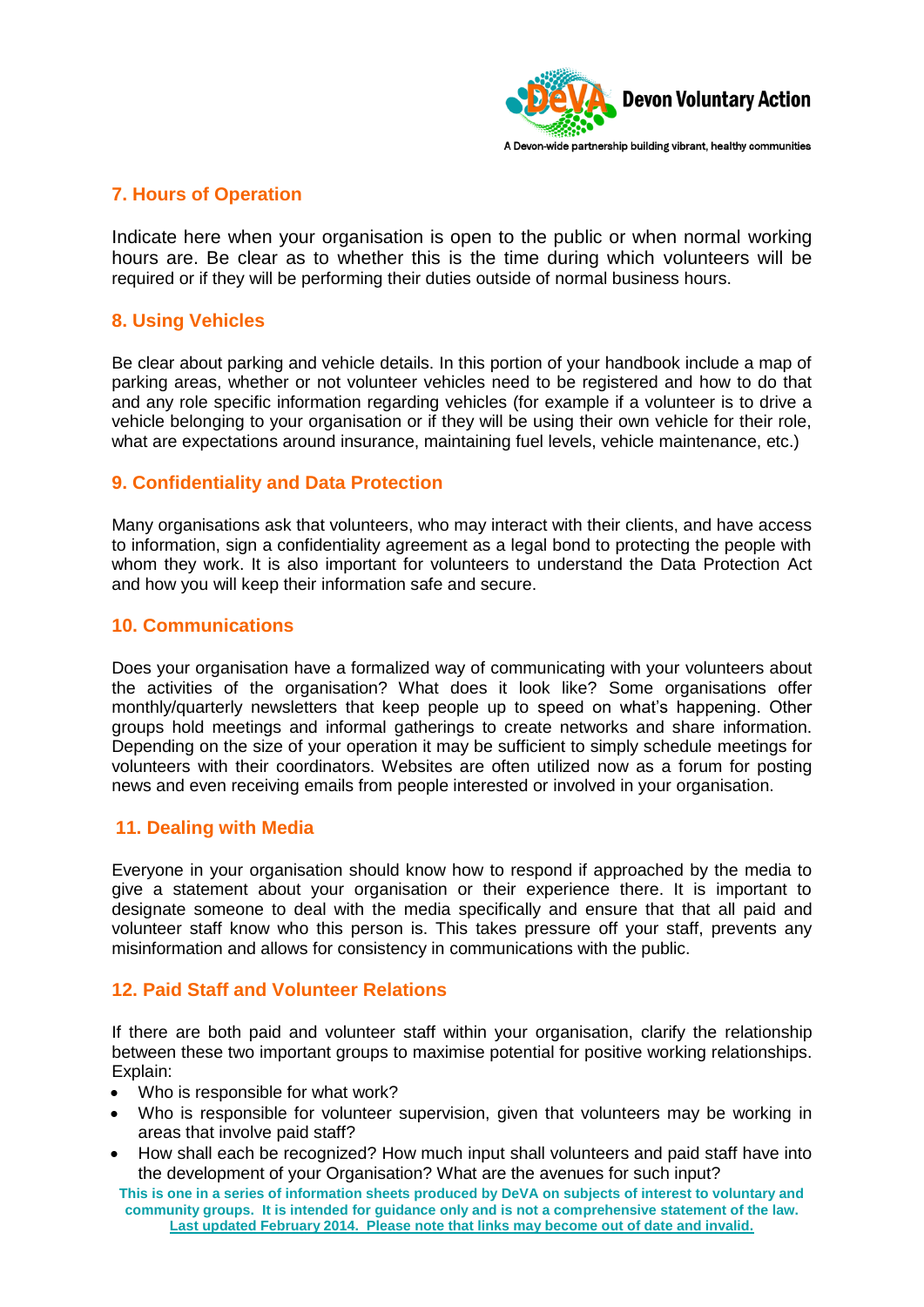

Following is a brief statement addressing some of these questions. However, your organisation may require a more involved look at this topic. Contact your Volunteer Centre if your organisation would like to access additional resources and samples in this area.

#### *Sample:*

*Paid staff and volunteers come together at X to work toward achieving the mission, goals and objectives of the organisation. Both contribute in significant ways and volunteers are seen to compliment the work done by paid staff. Volunteers do not replace or displace paid positions. We value the experience and insights of both paid and volunteer staff and encourage feedback about our organisation, processes and programs. Such feedback can be passed through respective supervisors or addressed at our Staff/Volunteer Meetings*

#### **13. Volunteers and Benefits**

Volunteers must not be paid for the role they do: to do so may be breaking the law and incur penalties for the volunteer, especially if they are in receipt of state benefits, and cause income tax and national insurance issues for the organisation. Out of pocket expenses should be offered to volunteers and receipts should be required. If your volunteers choose not to take expenses ask them to "donate" them to your organisation so you can keep a true record of how much it costs to run your organisation.

#### **14. Grievance Policy**

What is your Organisation's process for dealing with complaints or concerns? Provide your volunteers with a standard process for handling these situations properly – the same process that applies to paid staff.

#### **15. Resignation/Leaving the Volunteer Program**

Describe the "exit protocol" expected within your organisation, whether that is a telephone call or a written letter of resignation when a volunteer intends to discontinue serving your organisation. If a volunteer 'signs on' for a predetermined time with a specific ending point, you may determine that no notice of resignation is necessary. However those endings happen, don't miss the opportunity to send every volunteer who leaves on good terms a note of thanks. While they may not serve in your organisation any longer, their positive attitude toward your cause or service will be known in the community.

Many organisations choose to conduct an exit interview/questionnaire which allows the volunteer to state his/her reasons for leaving and reflect upon their experience during their commitment. This is a useful tool for strengthening your volunteer programme.

Dismissing a volunteer is never a pleasant task, but it is made much easier if the grounds for terminating a volunteer's service are clear from the beginning. Grounds for termination can be stated either in this section of the volunteer Handbook or in the Volunteer Agreement Document.

Consider including a short list of 'agreement-breakers' like breach of confidentiality, failure to carry out duties assigned in role description and/or failure to complete required training. (Be careful to avoid any reference to obligation as this could constitute an "employment"